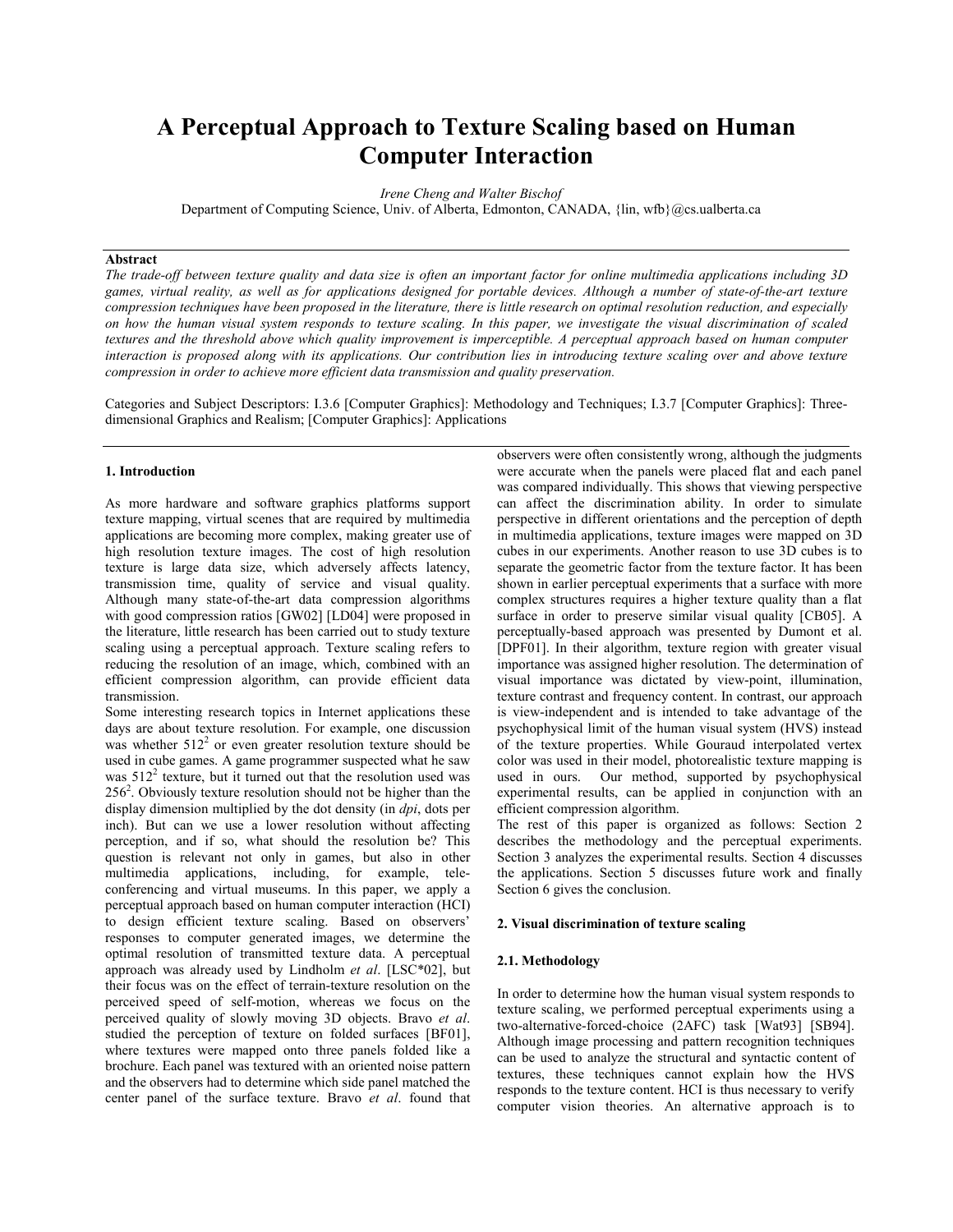discover the HVS response first and then analyze such behaviour. In this paper, we follow the latter approach.

2AFC is a procedure for determining thresholds that is commonly used in psychophysical experiments and has been shown to produce reliable results. In our experiments, observers were presented with two slowly rotating cubes (stimuli) displayed side-by-side so that the observer could compare the projected texture, mapped onto the six surfaces of each cube, in different perspectives. Since the visual discrimination power decreases as velocity increases [BKT86], the cubes were rotated slowly and could be stopped by the observer, because the focus of our experiments is on the texture factor and not on the temporal factor. A randomly selected texture image was mapped on each cube. Both cubes had the same dimension with face area of *n* x *n* pixels. One cube was mapped with a texture of the original resolution  $Res_0$ , *i.e. n* x *n* pixels, on each face; and the other cube was mapped with a lower resolution texture  $Res<sub>L</sub>$  scaled up using 4-neighbour bilinear interpolation. We apply the 4-neighbour bilinear interpolation algorithm because it is commonly used in image processing. The observer then decided whether the left or right cube had a better quality. The response was considered correct if the cube mapped with the original resolution was chosen.

We implemented the 2AFC task with the two-up-one-down staircase algorithm [WL65]. In this procedure, Res<sub>L</sub> is raised by ∆Res after two correct responses and Res<sub>L</sub> is reduced by ∆Res after one incorrect response. This staircase procedure satisfies the equation:

$$
p^{2} = (1-p) + p(1-p) = 1 - p^{2} (1)
$$

where  $p$  is the probability of a correct answer. The procedure converges to an equilibrium (visual threshold) for  $p = 70.7\%$ , where the probabilities of raising or reducing  $Res<sub>L</sub>$  are equal. Equation (1) guarantees that random choice responses by the observers ( $p = 50\%$ ) do not converge to the equilibrium. If the initial value of  $Res<sub>L</sub>$  is too low, many trials are required before the equilibrium is reached. This is not desirable because the result may be biased due to fatigue [CB04].

Among the many scaling algorithms, *pixel mixing* is commonly used by developers because it tends to replicate what the HVS sees as the image moves closer to or further away from the viewpoint [Web1]. While the *discrete sampling* algorithm preserves the same set of colors, it generates less smooth images when scaling down. The *linear* scaling algorithm is faster but can lead to lower image quality. We therefore adopted *pixel mixing* in our experiments.

#### **2.2. Perceptual experiments based on human computer interaction**



**Fig. 1:** *Each cube face is 160<sup>2</sup> pixels. (Left) Texture of 144<sup>2</sup> pixels interpolated to 160<sup>2</sup> pixels. (Right) Original texture resolution of 160<sup>2</sup> pixels.*

Fig. 1 shows an example of two stimuli in our experiments, presented using a JAVA3D interface simulating textures mapped on two 3D objects. In the first set of experiments, five JPEG images (Fig. 2) of 256<sup>2</sup> pixels (*Res*<sub>256</sub>) were each scaled down to lower resolution images by reducing 2*i* pixels linearly in the *x*  and *y* directions, resulting in an image set  $S = {Res_{2i} | 1 \le i \le n}$ 128}. Each lower resolution was generated by scaling down  $Res<sub>O</sub>$  in order to preserve a high image quality when generating the set *S*.



Fig. 2: Five images of 256<sup>2</sup> resolutions were used in the first set *of experiment.*





**Fig. 3:** *Response curve of an observer using*  $Res_l = 90\%$  *x*  $Res_l$ *.* 

Response curve starting at 80% of original resolution



**Fig. 4:** *Response curve of an observer using*  $Res_{L} = 80\%$  *x*  $Res_{Q}$ *.* 

Six test resolution levels ( $n^2 = 256^2$ , 192<sup>2</sup>, 160<sup>2</sup>, 128<sup>2</sup>, 96<sup>2</sup> and  $64<sup>2</sup>$ ) were chosen. In each loop, the six test levels were shuffled and presented to the observers in random order. At each test level,  $Res_O$  and  $Res_{2i}$  were displayed side by side, and a randomly selected image was used. The observer had to determine which of the two stimuli had a better quality – *Res*<sub>O</sub> or *Res*<sub>2*i*</sub>. The initial value of 2*i* was set at 90% of  $Res<sub>O</sub>$ . The value was then raised or reduced as defined by the staircase procedure. There were a total of 60 loops resulting in a total of 360 responses (Fig. 3).

The response curve at test level  $160<sup>2</sup>$  was steeper compared to the others. A similar trend appeared when using  $Res_L = 80\%$  x  $Res<sub>O</sub>$  (Fig. 4). To verify the consistency of this pattern, we collected the responses from 20 observers (Fig. 5). The average equilibrium resolution expressed as a percentage of the original resolution  $Res<sub>O</sub>$  at each test level is shown in Table 1.

We used different starting values in the range from 60% to 90% for  $Res<sub>L</sub>$ . When  $Res<sub>L</sub>$  was too low, some test levels might not be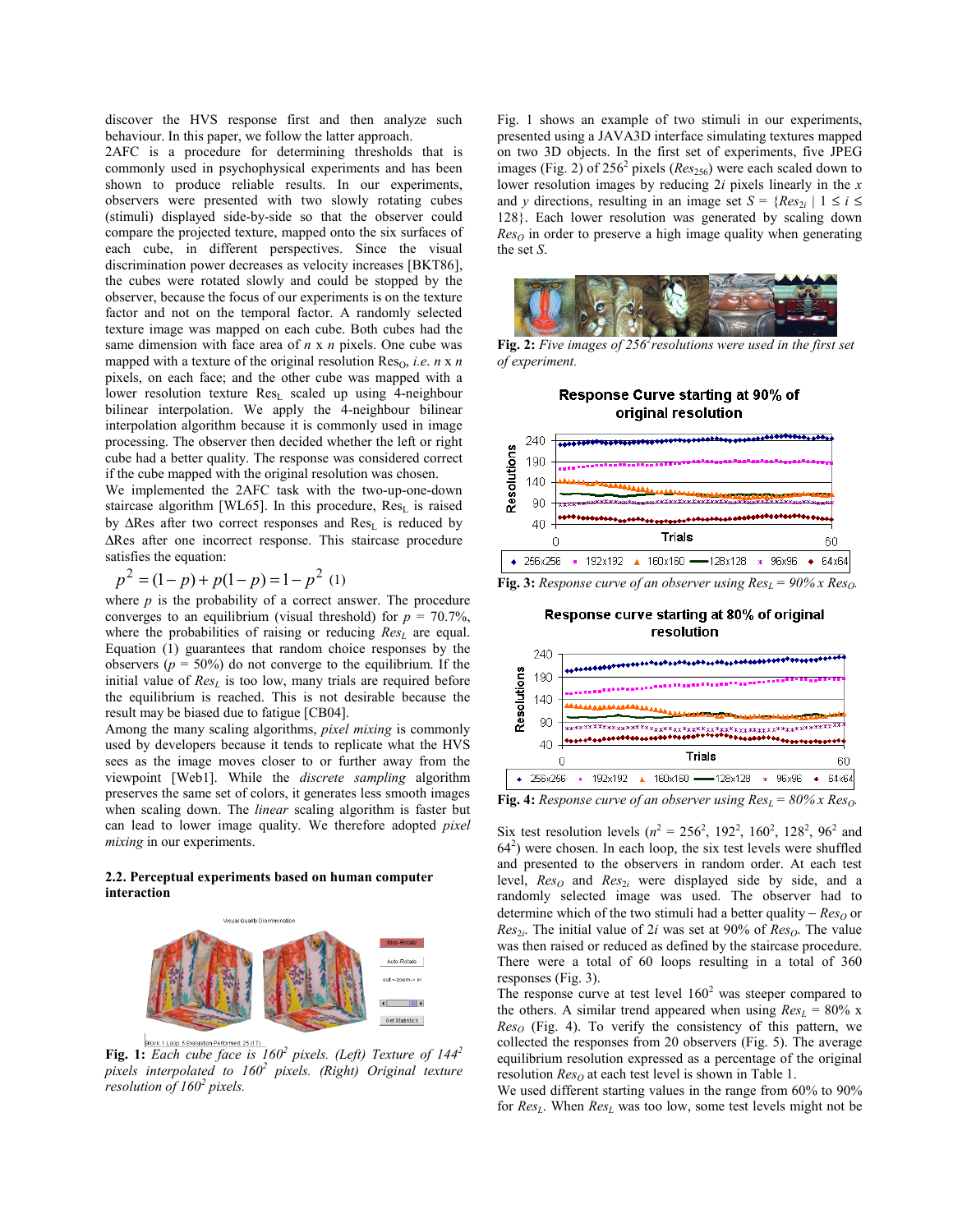able to achieve equilibrium in 60 loops. If the curve for an observer did not converge in the last 20 loops, the data was excluded from the results. At each test level, the average of the last 20 loops was computed for each observer. Fig. 5 shows the average taken from each of the 20 observers and the overall average (dot symbol) at each test level. It was found that at test level  $160^2$ , the visual discrimination ability was weaker for all observers, compared with that at other test levels.

Five sets of images were tested by the observers (Set 1 is shown in Fig. 2). One image was selected at random in every trial. The idea was to simulate a dynamic application environment with a variety of textures, with the observer not knowing beforehand what texture would appear next.



**Fig. 5:** *Responses collected from 20 observers show that at test level 160<sup>2</sup> , visual discrimination on the scaled images is relatively lower compared to that at other test levels.*

| Level                                                                                                                                            | 54    | 96 |                | 160   |       |      |
|--------------------------------------------------------------------------------------------------------------------------------------------------|-------|----|----------------|-------|-------|------|
| Aνσ                                                                                                                                              | 86.7% |    | $92.5\%$ 90.3% | 72.7% | 91.5% | 864% |
| $\mathbf{r}$ $\mathbf{r}$ $\mathbf{r}$ $\mathbf{r}$ $\mathbf{r}$ $\mathbf{r}$ $\mathbf{r}$ $\mathbf{r}$ $\mathbf{r}$ $\mathbf{r}$<br>P. L. L. 4. |       |    |                |       |       |      |

**Table 1:** *Equilibrium resolution expressed as a percentage of the original resolution*  $Res<sub>O</sub>$  *at each test level.* 

The experiments were conducted in a research laboratory with indoor incandescent lighting. The observers were seated at a normal viewing distance of about 20 inches in front of the display. Both color and greyscale texture images were tested. Some images had a salient content, such as cats and dogs, others had random patterns. Furthermore, the evaluations were carried out on three different monitors with resolutions of: 1280 x 1024, 1152 x 900, and 1024 x 768; and dimensions of: 16" x 12", 15" x 12", and 12" x 9" respectively. The time spent by each observer excluding inter-block breaks was between 16 and 30 minutes. It is interesting to note that longer time did not bring higher correctness.

# **3. Analysis of results**

# Equilibrium resolution (% of test level)



**Fig. 6:** *Experimental results show that the general trend of the equilibrium resolution as a percentage of the test level follows a wave pattern.*

In all experimental conditions, we consistently found low discrimination ability around the  $160<sup>2</sup>$  test level. Extending beyond the  $256<sup>2</sup>$  test level, we noticed that the general trend of the responses follows a wave pattern with peaks and troughs (Fig. 6). The HVS is complex and it is difficult to detect the peaks and troughs using simple statistics such as MSE (mean square error) [TPA98]. We also compared the relative change on luminosity, and each of the RGB colors at 85% scaling for test levels 160 (trough) and 192 (peak). Fig. 7 shows that the two levels have similar mean and standard deviation values; it is thus difficult to predict the peaks and troughs using these values.



**Fig. 7:** *Analysis of the kimono texture in Fig. 1. The relative changes on luminosity, and the RGB colors at 85% resolution are similar at test levels 160 and 192.*

Two important observations can be drawn from these studies:

- 1) The responses from 20 observers show that in general texture qualities are difficult to discriminate if the difference in resolution between the two stimuli is within 10%. This outcome is consistent with the study on relative change and Just-Noticeable-Difference discussed in [CB05a].
- 2) The second observation, that the discrimination power is relatively lower at the 160 test level and a multiple of 160, is not something one would predict. We encoded our textures using JPEG because of its wide support and usage on the web and in online applications. JPEG provides good compression ratio while preserving satisfactory data quality. In order to find out whether the wave pattern is caused by the JPEG encoding and decoding process, we also performed similar experiments using BMP images. Again the wave pattern was obtained. This pattern is most likely caused by a combination of factors, namely the pixel mixing algorithm employed in the scaling process, the 4 neighbour bilinear interpolation used in JAVA for rendering, and possibly some perceptual factors. It is not the goal of this paper to discuss the exact causes of this perceptual behaviour. However, we try to measure and model HVS responses to texture scaling and show its applications.

Based on observation (1), multimedia applications can take advantage of this perceptual response to improve the efficiency of image visualization and transmission.

#### **4. Applications**

Based on the equilibrium curve in Figure 6, we can reduce the texture resolution, to a certain extent, without any noticeable degradation in visual quality. If *E* is the vertical axis in Fig. 6,